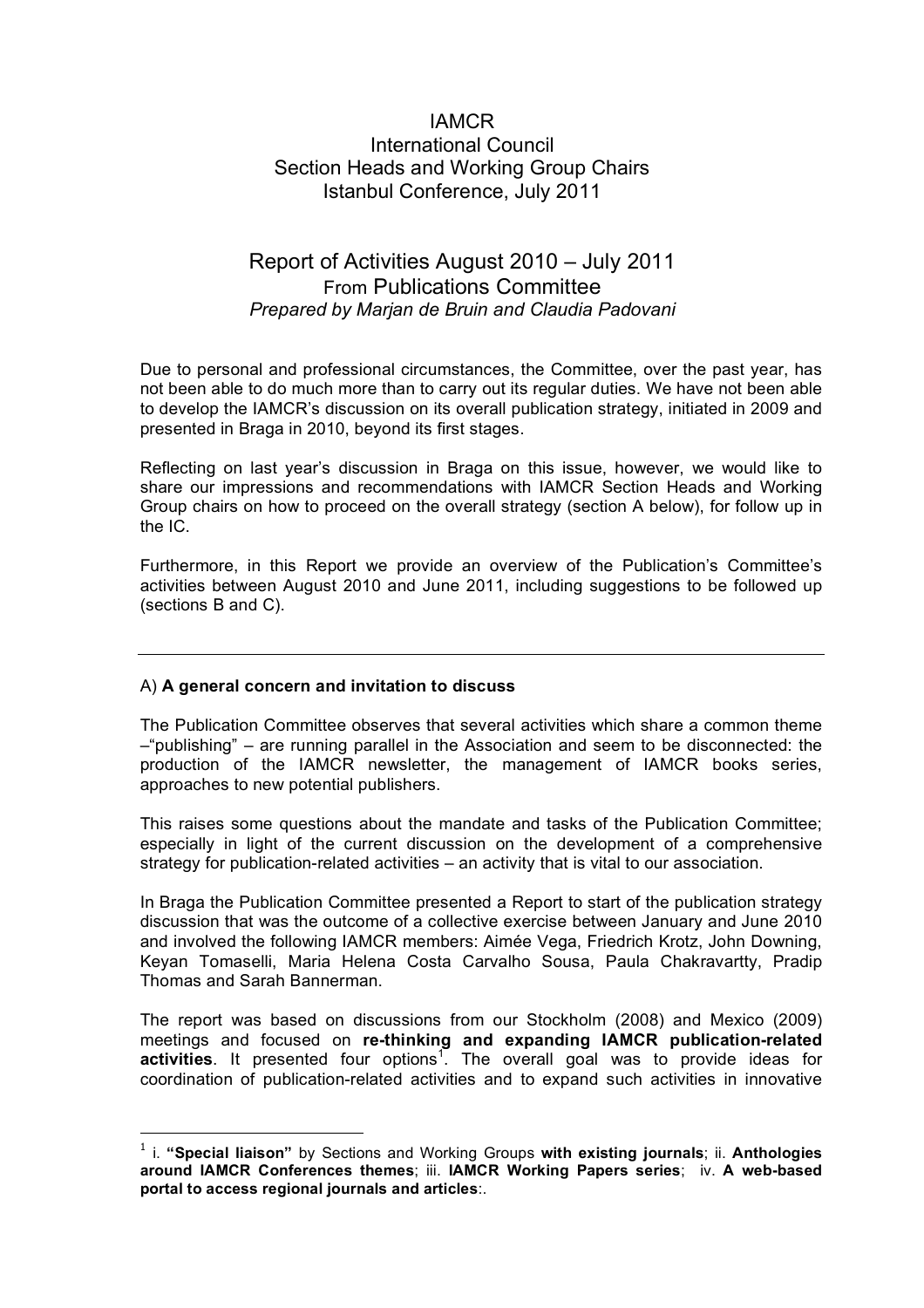ways<sup>2</sup>.

The text was circulated before the Braga Conference. Although there was wide agreement on the relevance of publication activities for an Association like IAMCR, the Report and its content were addressed only shortly during the Braga Section Heads and WG meetings as well as in the IC. The collective work, in the end, did not lead to the expected broad reflection. Addressing issues of (internal and external) information exchange, better (internal) coordination and innovation in our practices requires more time and investment as well as an official mandate from the association.

Though IAMCR members who did contribute to the exercise expressed their interest and availability to maintain their cooperation, the little response and the constraints experienced by this Committee did not favor further moves over the past 12 months.

Nevertheless, we remain convinced that publication related issues are crucial to IAMCR's vitality and capacity to innovate as a global scientific community.

In this context, **we feel the need to urgently put on the agenda of the upcoming meetings** of Section Heads and Working Group chairs, as well as of the IAMCR International Council, **the overall concern of addressing the Association's Publication Strategy**.

**We invite IAMCR relevant bodies to discuss** and revise:

- The **mission of this Publication Committee** (we suggest it may be time to redefine its mandate and to define and agree upon clear objectives form IAMCR publication activities);
- ∗ The **composition of the Committee** (including a division of work within a newly defined mandate and overarching structure);
- ∗ **A working plan for the newly defined Publication Committee** to work, on the basis of that mandate, towards identifying possible means and paths through which to address those objectives, in order to carry on specific tasks and develop further proposals;
- ∗ **Internal communication modes of the Committee** (including the means we use to operate, particularly the potential offered by digital technologies);

We feel these matters need to be discussed prior to other more detailed discussion on subtasks we are engaged with, because this would provide a common frame of reference for future activities.

We suggest using the last year's distributed Options document as reference point.

### B) **Ongoing activities**

During the year under review the Publication Committee worked on its regular tasks and made sure on-going projects were finalized and published.

Regular tasks and commitments:

1. **Improvements in relation to the pool of reviewers, suggested in the previous working period** (e.g. increasing the peer reviewers pool) **were confirmed**. Currently the pool of peer reviewers consists of 22 reviewers from 15 different countries (see Annex 2). In view of agreements with new publishers for IAMCR series (see point B) the list needs to be revised and enlarged.

 $2^{2}$  See Report included in the IAMCR Newsletter published in March 2010 and available at: http://iamcr.org/newsletter/newsletter\_20100326.html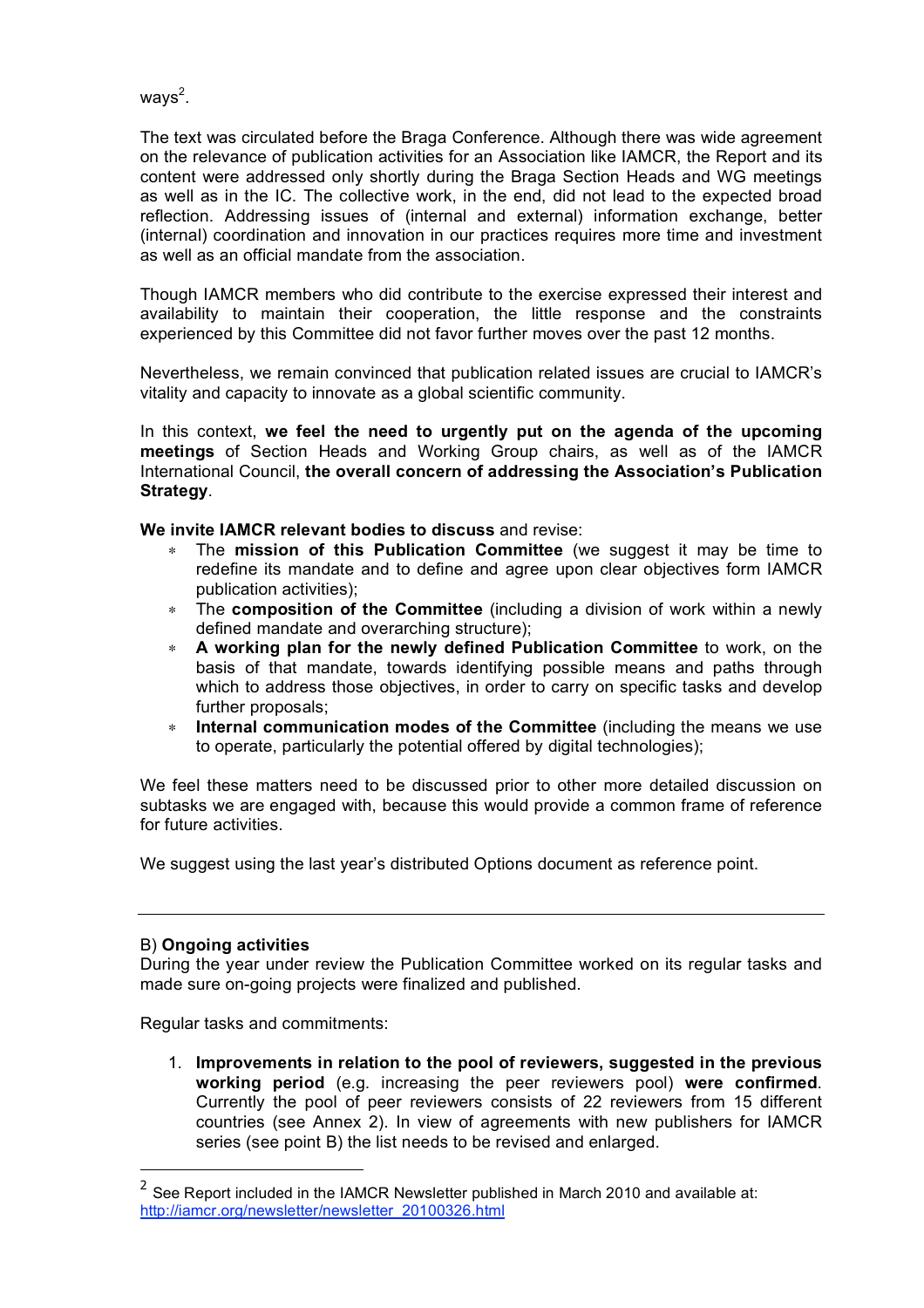- 2. Making the Call for Proposals more accessible: the renewed Call for Proposals was posted on IAMCR website.
- **3. Guiding authors in preparing and submitting their proposals and ensuring solid blind peer reviews** for completed proposals received. In the year under review, the committee has not received any new proposal. We suspect this may also be due to the fact that IAMCR members were notified of the expected discontinuation of our contractual arrangement with Hampton Publishers. In anticipation of this change, Hampton was not able to accept any new proposals anymore. At the same time the Association did not identify a new publisher yet.
- **4.** Working with the blind peer reviewers. As far as ongoing publication projects were concerned, reviewers were extremely helpful and able to maintain a turn-around time of about three weeks after receiving adjusted manuscripts.
- 5. **Communicating reviewers' feedback on Proposals to potential authors.** All reviewers' feedback was communicated to the potential authors.
- 6. **Monitoring ongoing work on publication proposals** for which contracts had been issued in previous periods. Five manuscripts had been sent to Hampton for publication<sup>3</sup>. Their current statuses (according to latest exchange with Hampton, June 2011) are:
	- *Journalism in crisis. Corporate media, and Financialization* by Nuria Almiron**.**  (Foreword Bob McChesney). Published in late 2010 (royalties will appear in the next reporting period).
	- *Political Economy, Communication and Knowledge. A critical Latin-American perspective b*y Cesar Bolaño, Guillermo Mastrini and Francisco Sierra (eds.) (with a Prologue by Armand Mattelart): **currently author index/subject index stage** (Hampton had to be contacted twice through the Committee to make sure publication procedures moved as planned). Publication foreseen in August 2011;
	- *International Communication and Global News Networks: Historical Perspectives* by Peter Putnis, Chandrika Kaul and Jürgen Wilke: **proofs currently being finalized,** cover is done**;**
	- *Youths and Net-Radio Exploring Subcultural Models of Audiences* by Andrea Baker*:* copyediting has been completed and **book is in the queue for typesetting**. Expecting covers from the designer by July 9. To be published at the end of the year;
	- *Deliberation the Media and Political Talk (*originally titled: *Deliberative Democracy and Media*), by Rousiley Maia*:* contract with Hampton

 $3$  In general it was our understanding that Hampton, with its production process, endeavours to get single author books out in 6-8 months. This depends on what copyeditors are available when a ms. arrives. Hampton only has one or two copy editors who are capable of dealing with the international authors (copyeditors work an average of 6-8 pages per hour). Edited volumes – in the best circumstances take – 8-10 months depending on how quickly contributors do get back to the publishers when there are questions. It has been our experience over the past year that production process has often been slower than expected, as in the past, and at times somewhat problematic.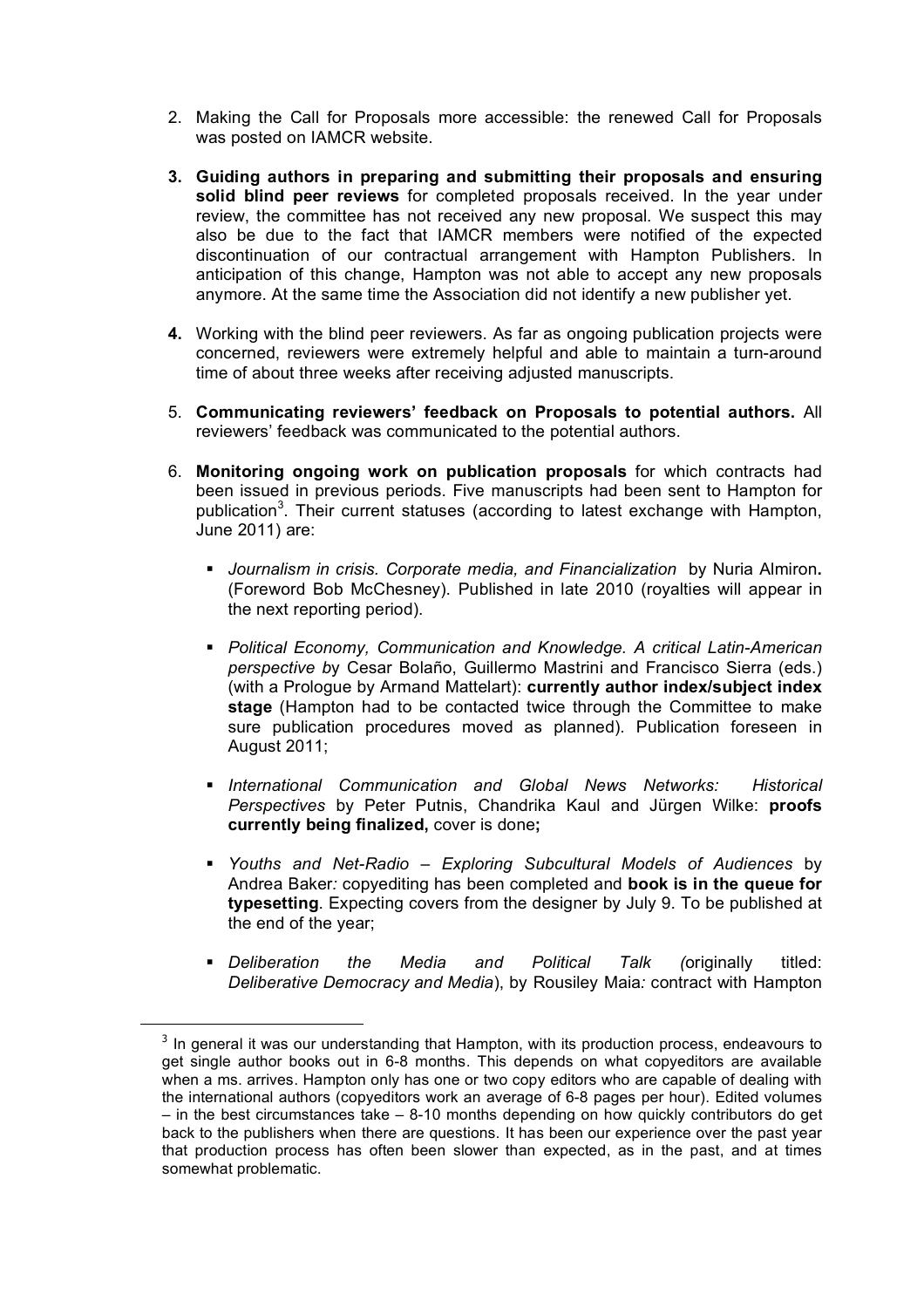was issued in November 2009. **Copyediting has been completed**, the book is in the queue. To be published at the end of the year;

#### 7. **Following up with contracted authors on progress:**

Some authors have notified to us changed plans, others submit a new and more realistic deadline (in one case). For the privacy of authors names and titles are deliberately not mentioned in this report. Still pending are:

- ∗ *Digital Communication a South American perspective*. (*C*ontract with Hampton was issued in November 2009, manuscript was received in June 2010. Interventions were required on manuscript. OK from author never received by Hampton.
- ∗ *Communication Rights and Social Justice: historical accounts of transnational mobilizations;*
- ∗ *The Social Technique of Information;*

Second and third titles had been reviewed and accepted for publication in previous years. Both manuscripts are basically ready to be sent to the publisher; pending is a final decision concerning the publisher's expected changes in activity and possible impact on promotion and distribution. Possible change in publisher.

8. The Publication Committee also **maintained contact with Hampton Publishers** and kept record of sales figures and royalties received by IAMCR. Over the year 2010, as in the previous two years, Peter Lewis (From the Margins) and Katherina Sarikakis (Ideology of Internet) were the only selling authors in the IAMCR series (9 copies each in 2010; royalties amount for IAMCR: \$4.55 and \$6.57 respectively, 4 ). This information is not included in the Treasurer's report due to late information retrieval.

**C)** In addition, the Publication Committee maintained correspondence with the EB and IC in view of **identifying new publishers for the IAMCR book series**, since Hampton will no longer operate after concluding currently pending projects.

IAMCR had contact with the following publishing houses:

Felicity Plester, Senior Commissioning Editor for Culture & Media/Literature with **Palgrave Macmillan**. John and Claudia met her last year in Braga. Palgrave showed interest in our activities. However, they publish hardbacks only. No final decision has been made on this option.

Philippa Brewester from **IB Tauris**. The President approached Brewester, and Tauris is willing to move quickly. We sent an overview of recent publications from the Hampton series/

**Intellect Books** (Bristol): VP Downing approached this publisher and is waiting for a response.

 $4$  Hampton's royalty policy is to send half of the royalties to IAMCR, and the other half to the authors. (For the older books is used to be: 9% to IAMCR, 3% to authors, but none of those books are selling anymore.)